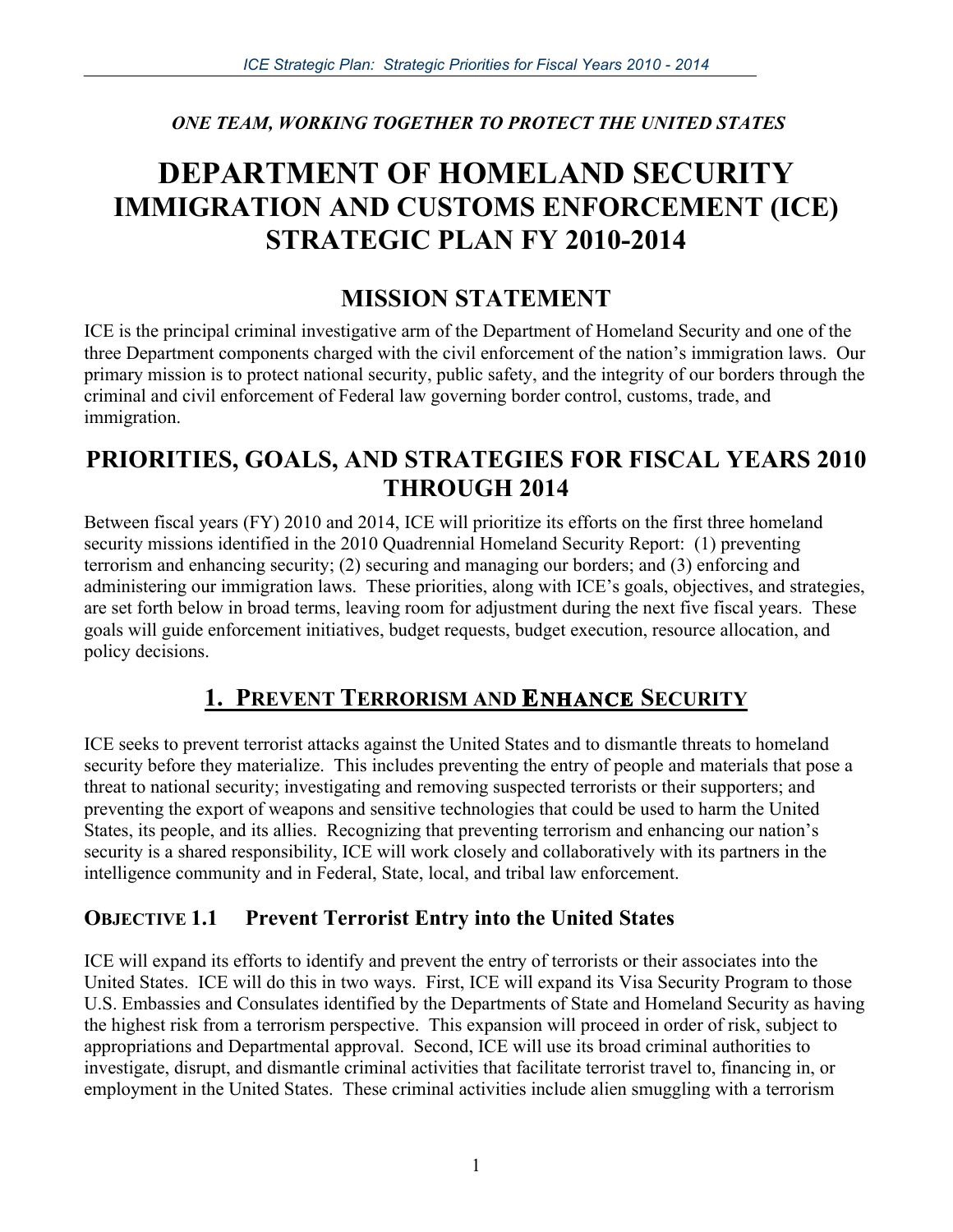nexus; international passport, visa, and identity fraud; illicit financing schemes designed to support terrorists or their associates; and employment authorization fraud at sensitive government, transportation, and industrial facilities in the United States.

## **OBJECTIVE 1.2 Remove Individuals Posing a Security Threat**

ICE will continue to target aliens who pose a threat to national security for apprehension and removal from the United States. ICE will do this through a combined use of intelligence, investigative, detention, and attorney personnel. Principal responsibility in this regard will fall to ICE personnel in ICE's Compliance Enforcement Unit (CEU), the Joint Terrorism Task Force (JTTF), and ICE's National Security Law Division.

## **OBJECTIVE 1.3 Support Direct Investigation of Terrorists Through the JTTF**

ICE will continue to support and participate in the direct investigation of suspected terrorists through the FBI-led JTTFs. ICE holds the position of the Deputy Director of the National JTTF and is the second largest Federal investigative contributor to the JTTF. Funding permitting, ICE will seek to join all 106 local JTTFs in the country by 2011.

#### **OBJECTIVE 1.4 Protect the United States and its Allies through Counterproliferation Investigations**

ICE will expand its counter-proliferation program, placing the strongest emphasis on the most serious threats, namely state-sponsored attempts to obtain nuclear materials, advanced weaponry, and sensitive technology. ICE will open a Center for Excellence, collect and share intelligence to identify networks that facilitate the trafficking of sensitive technologies and weaponry, and continue initiatives such as Project Shield America to investigate domestic exporters and brokers who illegally export U.S. munitions, dual-use commodities, and other items that could harm our nation's security and the security of our allies. ICE will use cyber crime expertise to advance investigations of vendors, buyers, and traders who violate export control laws and transfer technology over the Internet.

## **2. PROTECT THE BORDERS AGAINST ILLICIT TRADE, TRAVEL, AND FINANCE**

Transnational criminal and terrorist organizations attempt to exploit lawful movement and transportation systems and to create alternative, illicit pathways through which people and illegal goods—narcotics, funds, and weaponry—can cross the border. ICE plays a critical role in the Department's layered approach to border security. As DHS's largest investigative agency, ICE responds to investigate criminal activity if U.S. Customs and Border Protection (CBP) interdicts contraband at the border. ICE then investigates the criminals, criminal enterprises, and networks behind the illicit activity. Protecting and securing the borders involves ICE action overseas, at the border and ports of entry, and inside the United States. Border security includes the ability to control unlawful movement across the border in either direction of people, goods, and contraband, and protecting the movement of lawful commerce. Within that framework, ICE will focus on the following key objectives: (1) dismantling organized alien smuggling; (2) targeting drug trafficking organizations; (3) pursuing international money laundering and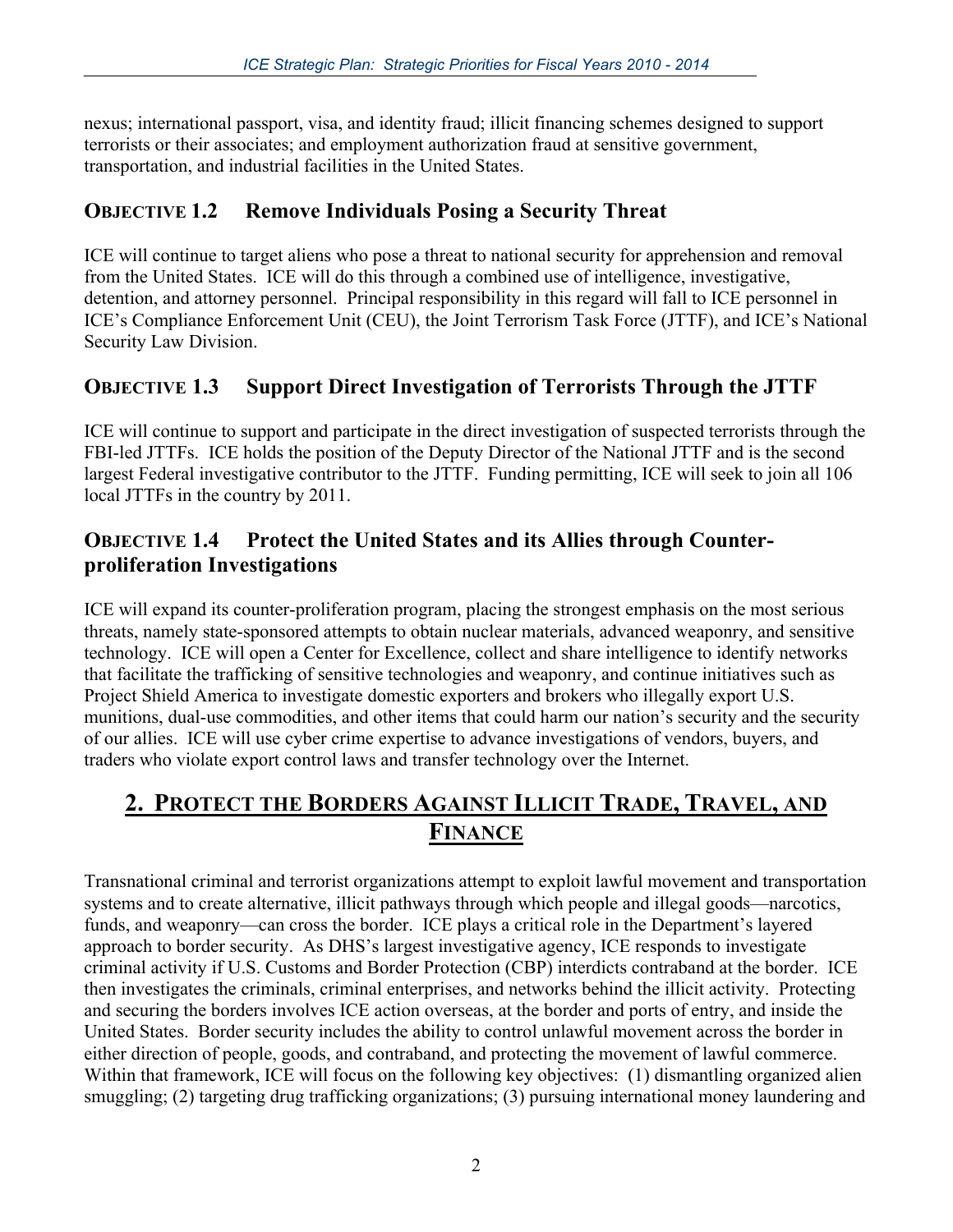bulk cash smuggling; (4) countering international weapons trafficking; (5) targeting human trafficking and trans-national sexual exploitation; and (6) invigorating intellectual property rights investigations to protect lawful commerce.

#### **OBJECTIVE 2.1 Dismantle Cross-Border Criminal Networks through Border Enforcement Security Task Forces**

Securing the border against transnational crime and criminal organizations requires innovation as found in ICE's Border Enforcement Security Task Forces (BESTs). Over the next five years, ICE will expand BESTs beyond the existing 17 task forces and the 83 foreign, Federal, State, and local law enforcement agencies that actively participate in joint investigations today. ICE will continue to expand cooperation with our foreign law enforcement partners and place vetted members in our BESTs to help ICE better protect its land borders and seaports. ICE will co-locate with our foreign and domestic law enforcement partners to advance immediate and enhanced information sharing and expedite our response to strategic intelligence. ICE will rely heavily on and expand the BEST as a further tool to prevent the smuggling of contraband and aliens at the borders and through our seaports.

### **OBJECTIVE 2.2 Dismantle Organized Alien Smuggling**

To improve enforcement efforts against organized alien smugglers, ICE will reorient and increase its anti-smuggling activities over the next five fiscal years. First, ICE will pursue intelligence-driven investigations to target large scale smuggling organizations regardless of where they operate. Particular emphasis will be placed on those smuggling rings that pose a national security risk, jeopardize lives, or engage in violence, abuse, hostage taking, or extortion. Second, ICE will coordinate with CBP to ensure aggressive investigation and prosecution of individual smuggling cases that arise along the border. Third, ICE will target all links in the smuggling chain, not just the immediate smugglers. For example, ICE will target the overseas recruiters and organizers, the fraudulent document vendors, and the transportation and employment networks within the United States. Finally, ICE will pursue legislation to increase penalties against organized smugglers and provide additional criminal offenses to better address spotters who assist criminals who smuggle aliens and contraband.

### **OBJECTIVE 2.3 Target Trans-national Sexual Exploitation of Children, Child Sexual Exploitation, and Human Trafficking of Children**

A substantial number of children each year fall prey to sexual predators who use international, computer-based networks, or cross borders as they target children for pornography and sexual exploitation. To enhance our work in this area, ICE will use undercover operations and innovative approaches to identify child sex tourists and those who traffic minors and other victims. Essential to our success is coordinating with our national and international partners, both governmental and nongovernmental. To increase leads and disrupt activity, ICE will educate those in the travel and hospitality industry so they can identify indicia of sexual exploitation and trafficking. In addition, ICE will identify and apprehend any removable alien convicted of offenses against minors and, when possible, present such aliens for criminal prosecution. ICE will continue outreach to increase the number of child sex tourism and human trafficking cases identified, investigated, and resolved.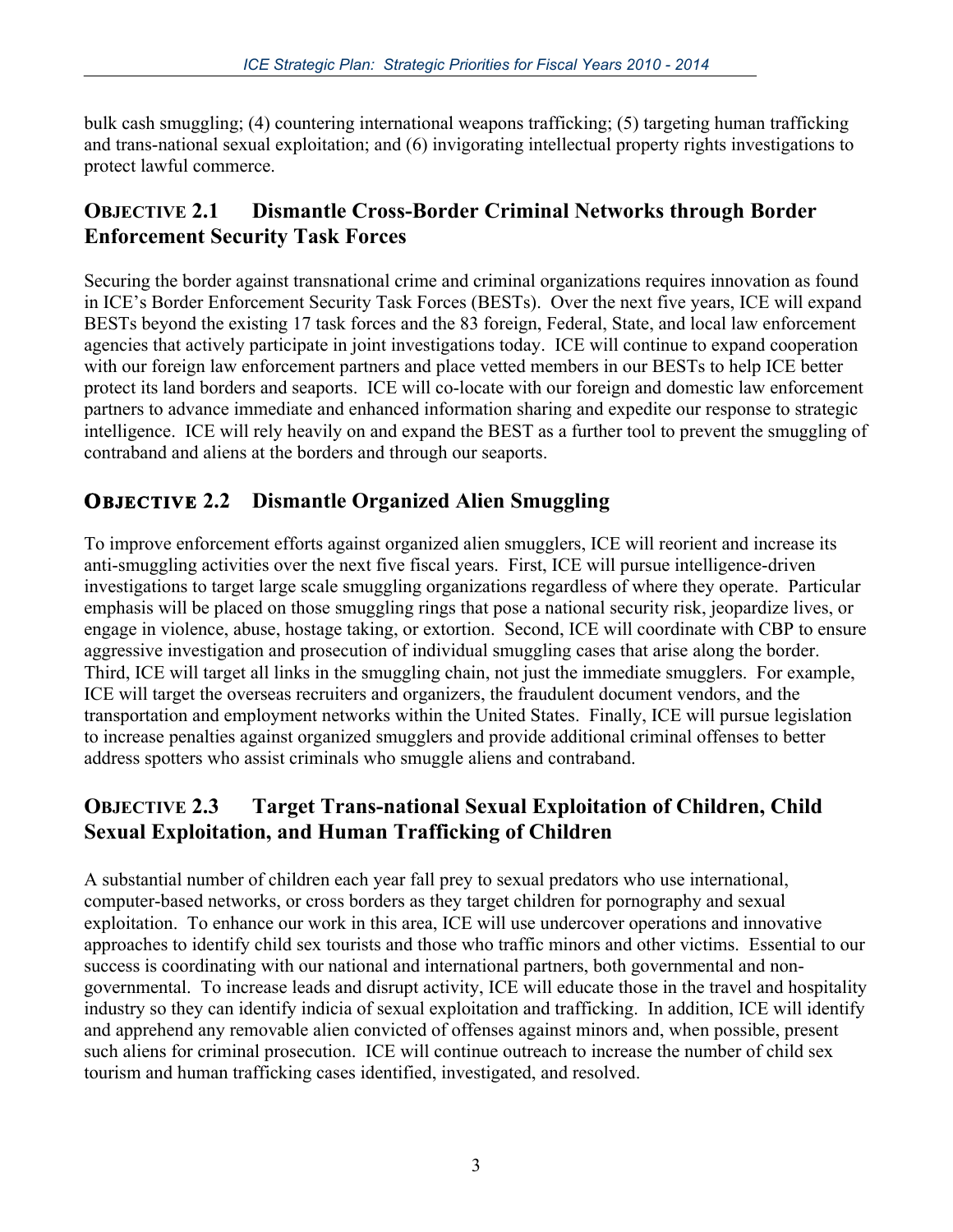## **OBJECTIVE 2.4 Target Drug Trafficking Organizations**

Securing the border includes reducing the flow of narcotics and combating the violence that flows from drug trafficking. To make the most effective use of our resources, ICE will increasingly prioritize investigations against the highest-level members of violent drug trafficking organizations, along with investigations of narco-terrorists and importers of precursor materials. To do this, ICE will expand the use of electronic surveillance and cooperation with international law enforcement partners, particularly in Mexico, Colombia, and Canada. This cooperation will include intelligence sharing, training, and participation on task forces. Acknowledging that our narcotics investigations must relate to transnational drug trafficking, leads about domestic drug trafficking will be referred to the Drug Enforcement Agency (DEA) and other law enforcement agencies. ICE will strengthen relationships and collaboration with CBP and the DEA.

#### **OBJECTIVE 2.5 Pursue Money Laundering and Bulk Cash Smuggling Investigations**

Transnational criminal organizations are driven by greed and require money and capital to further their illicit activity. Attacking their proceeds is an effective and important tool to weaken and dismantle criminal organizations. To that end, ICE will direct its expertise in financial investigations toward the investigation of transnational criminal organizations, including terrorists and alien and narcotics smugglers. ICE will use a risk-based approach to prioritize among possible cases against terrorist and criminal organizations. ICE will expand trade-based money laundering enforcement and the Bulk Cash Smuggling Center, which promotes partnerships with other law enforcement agencies and increases opportunities for joint enforcement operations domestically and internationally. To promote heightened information sharing and identify important trends, ICE will strengthen relationships with financial institutions, trade organizations, and other law enforcement agencies.

#### **OBJECTIVE 2.6 Invigorate Intellectual Property Investigations**

As an important aspect of the Department's mission to protect lawful trade and commerce, ICE will increasingly leverage our partnerships with private industry to address and prevent the smuggling of falsely labeled commodities, particularly those that could harm public safety. The Intellectual Property Rights Center will serve as a platform for producing actionable intelligence and coordinating multidistrict, multi-agency investigations and seizures. ICE will more aggressively work to protect intellectual property rights, prevent export violations, confront theft via the Internet, and address commercial fraud in collaboration with domestic and foreign law enforcement partners and private industry.

## **3. Protect the Borders through Smart and Tough Interior Immigration Enforcement**

Protecting and securing the borders involves action overseas, at the border and ports of entry, and inside the United States. ICE will engage in effective enforcement at the border and ports of entry by supporting the apprehension, detention, and removal of newly arriving aliens seeking to enter illegally. Within the United States, ICE will pursue an effective worksite enforcement program to reduce the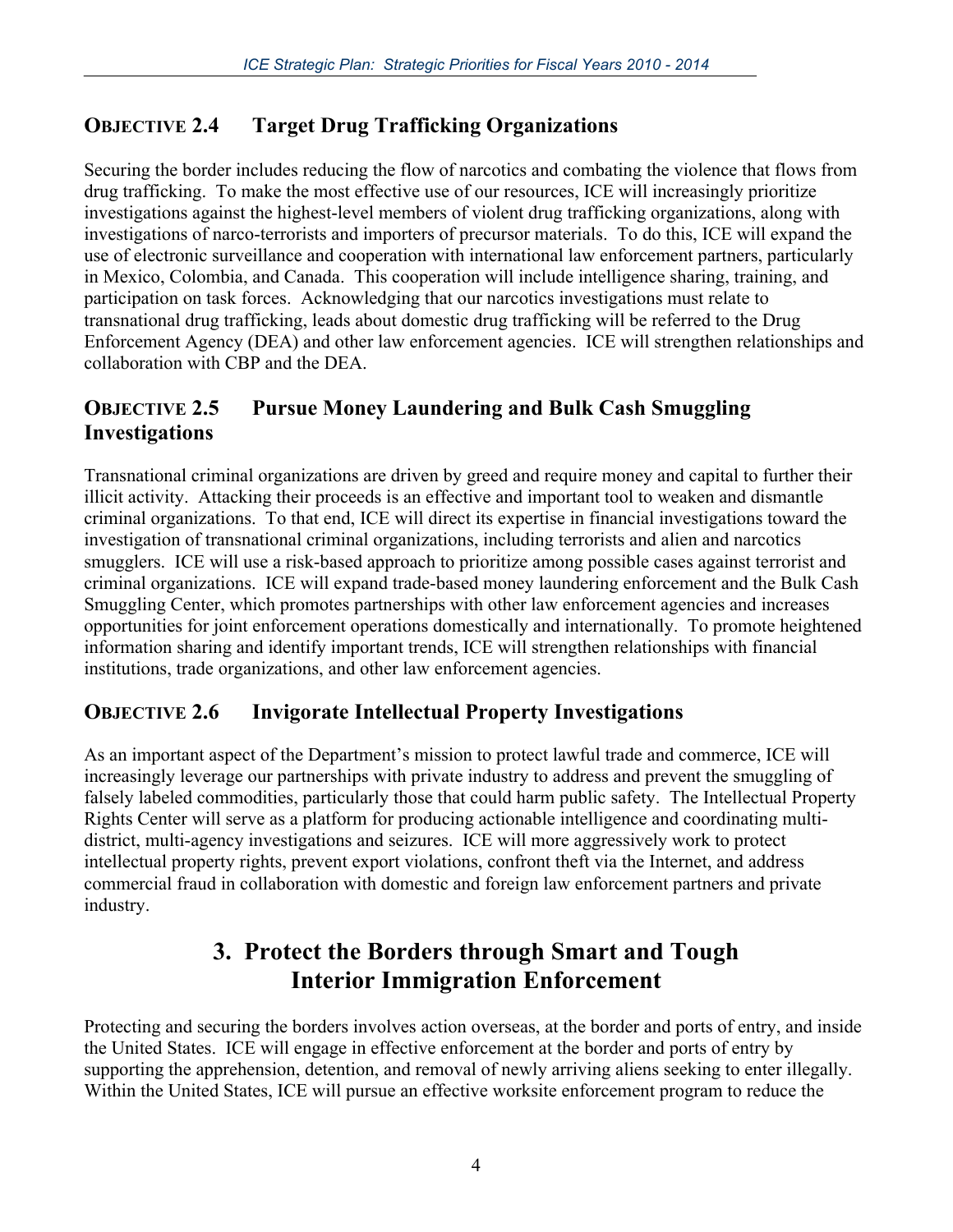incentive for aliens to come to, enter, and remain unlawfully. ICE also will prioritize the removal of convicted criminal aliens and gang members who undermine public security and reduce the quality of life in our communities. ICE will protect the integrity of the immigration system by enforcing final orders of removal and targeting fraud and abuse that undermine the sound administration of the nation's immigration laws. Finally, a critical part of immigration enforcement is reforming the immigration detention system.

#### **OBJECTIVE 3.1 Detaining and Removing Aliens Seeking Illegal Entry**

The Department of Homeland Security has worked diligently to phase out a practice known as "catch and release." Now, newly arriving aliens who do not successfully evade detection are apprehended, detained, and removed as appropriate by law. ICE will continue to commit detention and removal resources to support effective border controls.

#### **OBJECTIVE 3.2 Create a Culture of Employer Compliance**

The opportunity to work in the United States motivates many to seek illegal entry. Therefore, enforcing the immigration-related employment laws is a critical component of border security. To create a culture of compliance among employers, ICE will use the following two-pronged strategy: (1) aggressive criminal and civil enforcement against those employers who knowingly violate the law; and (2) continued implementation of programs, such as E-Verify and ICE's IMAGE program, to help employers comply. Criminal investigations will increasingly focus on employers who abuse and exploit workers or otherwise engage in egregious conduct. To support a meaningful civil audit program, ICE will hire additional auditors and centralize some auditing functions. Through the "I E-Verify" campaign, ICE will work with U.S. Citizenship and Immigration Services (USCIS) to increase public support for companies that use compliance tools. Finally, ICE will seek better statutory tools to address illegal employment.

#### **OBJECTIVE 3.3 Prosecute and Remove Criminals and Gang Members**

To best protect our communities and public safety, ICE will investigate and remove aliens who present a risk to national security or public safety, including terrorists, gang members, and convicted criminals. To do this most efficiently, ICE will devise a strategy that incorporates all ICE programs with some responsibility in this area. In addition to targeting convicted criminal aliens, ICE will focus on removing transnational gang members and, when possible, charging them and their conspirators with criminal offenses, whether related to violent crime or immigration offenses. Interviewing members and associates in immigration custody is an important tool to collecting intelligence about transnational gangs and their leaders. Involving foreign law enforcement officials and information sharing will advance investigations and efforts to dismantle transnational gangs.

### **OBJECTIVE 3.4 Protect the Integrity of the Immigration System**

Multiple agencies in the executive branch, along with the legislative branch, invest significant resources adjudicating applications for admission and benefits, litigating and deciding immigration cases, and enforcing final orders of removal. To best protect the system, ICE will work closely with USCIS and the Department of State to identify, address, and prevent the many large-scale, organized frauds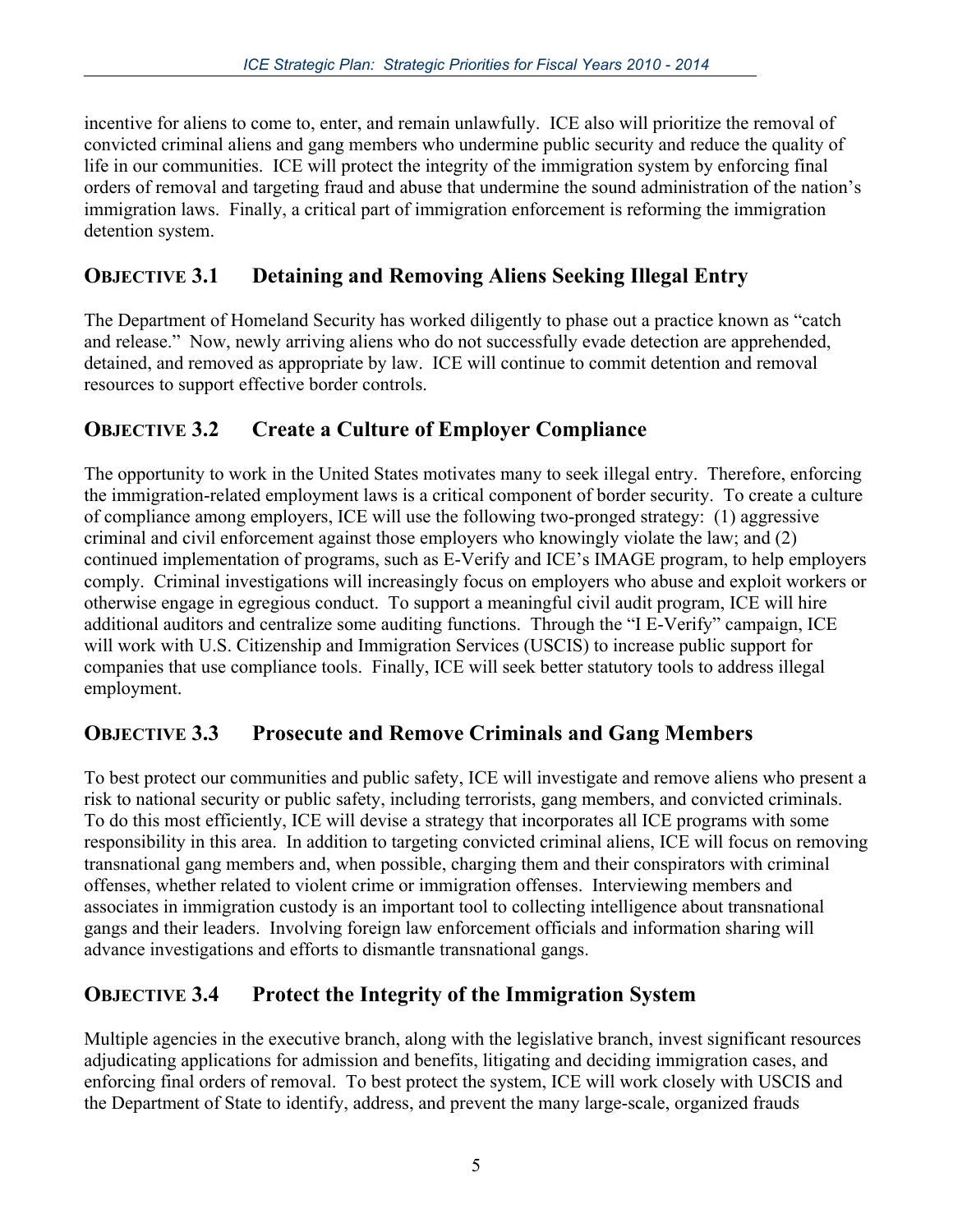perpetrated on the government each year. In addition, ICE will pursue criminal cases against individuals who lie on applications, engage in fraud, and pose a threat to national security or public safety. As ICE attorneys have great insight into possible fraud, they will actively refer cases to ICE agents and, as possible, serve as Special Assistant United States Attorneys to assist with prosecutions. ICE will expand the number of document and benefit fraud task forces to every Special Agent in Charge office. Following criminal cases, ICE will work closely with USCIS to address lingering administrative fraud. Also to protect the integrity of the immigration system, ICE will remove aliens who receive final orders, with a focus on convicted criminals and those who have most recently received orders. Similarly, ICE will begin to invest more resources to identify and remove aliens soon after they overstay nonimmigrant visas.

#### **OBJECTIVE 3.5 Achieve Efficiency in the Removal Process**

To expend government resources wisely, ICE will work to increase efficiency in every step of the removal process—from apprehension through removal—using the institutional removal program and other programs to reduce the duration of an alien's stay in ICE custody and increase compliance with final orders. Reducing transportation and removal costs is a critical aspect of efficiency. For the same reason, ICE will work closely with the Department of State to improve the process for securing travel documents and country clearances. Also for efficiency, ICE will coordinate budget requests, staffing needs, and facility and court locations with the Executive Office for Immigration Review (EOIR).

### **OBJECTIVE 3.6 Reform the Detention System to Meet the Needs of ICE**

ICE is reforming the immigration detention system to reduce reliance on excess capacity in State and local penal facilities and improve detention conditions and medical care. Within the next five fiscal years, ICE will apply new detention standards to existing facilities and solicit proposals for no less than four regional facilities designed and located to suit the needs of ICE and allow ready access to legal services, visitation, recreation, medical services, emergency rooms, and transportation hubs. A major pillar of detention reform is improving medical, mental health, and dental care, and ensuring more uniform care. With a new classification instrument, ICE will be able to detain aliens in conditions commensurate with their risk and any specialized needs. To ensure proper Federal oversight, ICE will more directly and aggressively monitor the conditions of detention. Recognizing the value of enforcing removal orders without detaining people, ICE will develop a cost effective Alternatives to Detention program that results in high rates of compliance.

## **4. Construct an Efficient, Effective Agency**

The management and organization of ICE must help to propel the success of ICE's employees, improve employee morale, and the overall mission of ICE. The management functions within ICE will support and soundly advise the operational functions. The development of a well-trained, diverse, and talented workforce is essential to solidifying the agency's success and reputation as a premier law enforcement agency. Fiscal discipline, sound budgeting, modern information systems, and transparency to the public will continue to guide ICE.

#### **OBJECTIVE 4.1 Realign the Organization's Responsibilities**